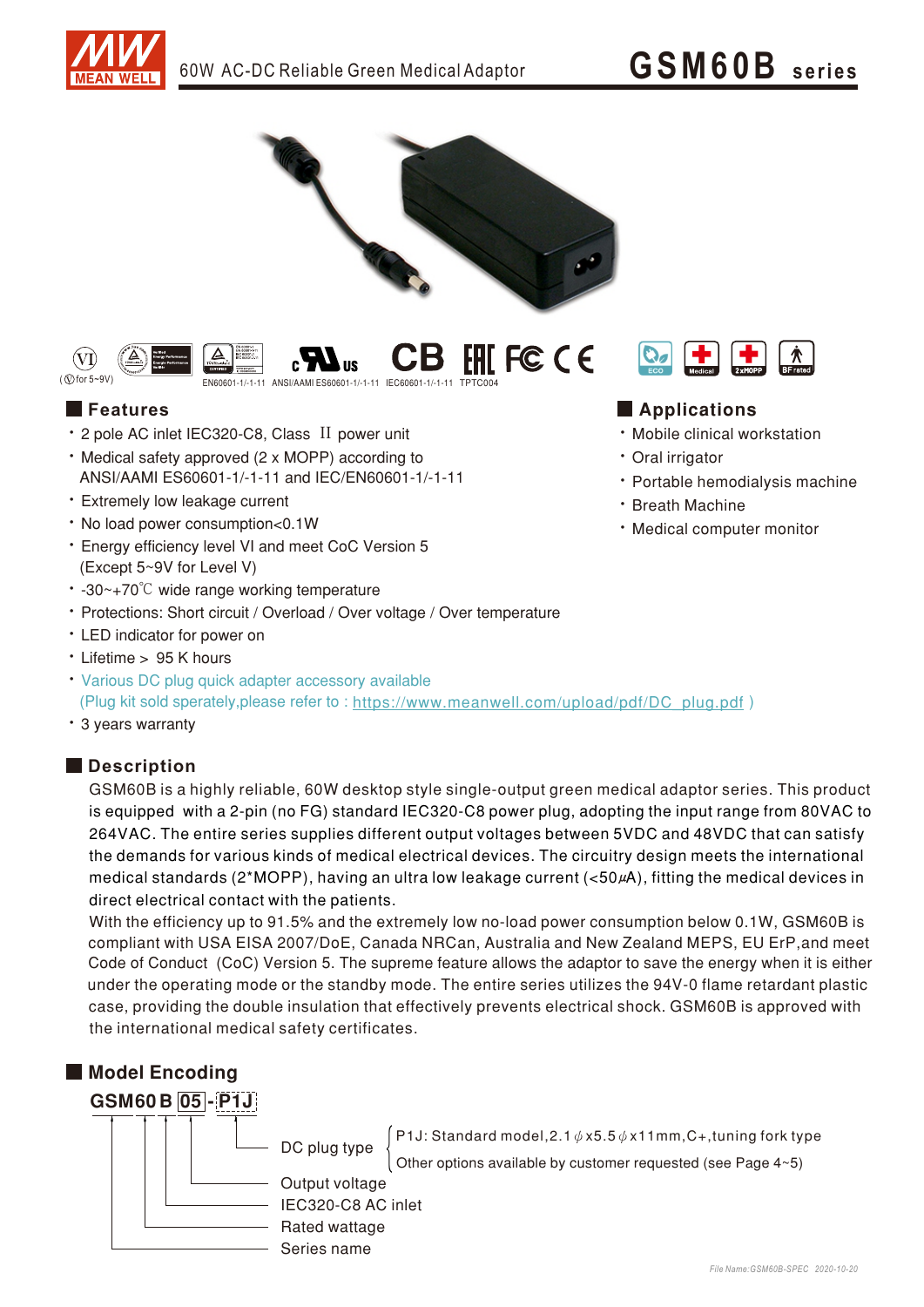

## **SPECIFICATION**

| ORDER NO.           |                                                                                                                                                                                                                                                                                                                                                                                                                                                                                                                                                                                                                                                                                                                                                                                                                                                                                                                                                                                                                                                                                                                                                                                            | GSM60B05-P1J                                                                                                                                                            | GSM60B07-P1J                                  | GSM60B09-P1J    |                                                                 | GSM60B12-P1J GSM60B15-P1J |                | GSM60B18-P1J GSM60B24-P1J                                                 | GSM60B48-P1J   |  |
|---------------------|--------------------------------------------------------------------------------------------------------------------------------------------------------------------------------------------------------------------------------------------------------------------------------------------------------------------------------------------------------------------------------------------------------------------------------------------------------------------------------------------------------------------------------------------------------------------------------------------------------------------------------------------------------------------------------------------------------------------------------------------------------------------------------------------------------------------------------------------------------------------------------------------------------------------------------------------------------------------------------------------------------------------------------------------------------------------------------------------------------------------------------------------------------------------------------------------|-------------------------------------------------------------------------------------------------------------------------------------------------------------------------|-----------------------------------------------|-----------------|-----------------------------------------------------------------|---------------------------|----------------|---------------------------------------------------------------------------|----------------|--|
|                     | <b>SAFETY MODEL NO.</b>                                                                                                                                                                                                                                                                                                                                                                                                                                                                                                                                                                                                                                                                                                                                                                                                                                                                                                                                                                                                                                                                                                                                                                    | GSM60B05                                                                                                                                                                | GSM60B07                                      | GSM60B09        | GSM60B12                                                        | GSM60B15                  | GSM60B18       | GSM60B24                                                                  | GSM60B48       |  |
|                     | <b>DC VOLTAGE</b><br>Note. $2 5V$                                                                                                                                                                                                                                                                                                                                                                                                                                                                                                                                                                                                                                                                                                                                                                                                                                                                                                                                                                                                                                                                                                                                                          |                                                                                                                                                                         | 7.5V                                          | 9V              | 12V                                                             | 15V                       | <b>18V</b>     | 24V                                                                       | 48V            |  |
|                     | <b>RATED CURRENT</b>                                                                                                                                                                                                                                                                                                                                                                                                                                                                                                                                                                                                                                                                                                                                                                                                                                                                                                                                                                                                                                                                                                                                                                       | 6A                                                                                                                                                                      | 6A                                            | 6A              | 5A                                                              | 4A                        | 3.33A          | 2.5A                                                                      | 1.25A          |  |
|                     | <b>CURRENT RANGE</b>                                                                                                                                                                                                                                                                                                                                                                                                                                                                                                                                                                                                                                                                                                                                                                                                                                                                                                                                                                                                                                                                                                                                                                       | $0 - 6A$                                                                                                                                                                | $0 - 6A$                                      | $0 - 6A$        | $0 \sim 5A$                                                     | $0 - 4A$                  | $0 - 3.33A$    | $0 - 2.5A$                                                                | $0 - 1.25A$    |  |
| <b>OUTPUT</b>       | <b>RATED POWER (max.)</b>                                                                                                                                                                                                                                                                                                                                                                                                                                                                                                                                                                                                                                                                                                                                                                                                                                                                                                                                                                                                                                                                                                                                                                  | 30W                                                                                                                                                                     | 45W                                           | 54W             | 60W                                                             | 60W                       | 60W            | 60W                                                                       | 60W            |  |
|                     | RIPPLE & NOISE (max.) Note.3 80mVp-p                                                                                                                                                                                                                                                                                                                                                                                                                                                                                                                                                                                                                                                                                                                                                                                                                                                                                                                                                                                                                                                                                                                                                       |                                                                                                                                                                         | 80mVp-p                                       | 100mVp-p        | $100mVp-p$                                                      | 100mVp-p                  | $120mVp-p$     | 150mVp-p                                                                  | 200mVp-p       |  |
|                     | <b>VOLTAGE TOLERANCE Note.4</b>                                                                                                                                                                                                                                                                                                                                                                                                                                                                                                                                                                                                                                                                                                                                                                                                                                                                                                                                                                                                                                                                                                                                                            | ±5.0%                                                                                                                                                                   | ±5.0%                                         | ±5.0%           | ±3.0%                                                           | ±3.0%                     | ±3.0%          | ±3.0%                                                                     | ±2.5%          |  |
|                     | <b>LINE REGULATION</b>                                                                                                                                                                                                                                                                                                                                                                                                                                                                                                                                                                                                                                                                                                                                                                                                                                                                                                                                                                                                                                                                                                                                                                     | Note.5 $\pm$ 1.0%                                                                                                                                                       | ±1.0%                                         | ±1.0%           | ±1.0%                                                           | ±1.0%                     | ±1.0%          | ±1.0%                                                                     | ±1.0%          |  |
|                     | <b>LOAD REGULATION</b>                                                                                                                                                                                                                                                                                                                                                                                                                                                                                                                                                                                                                                                                                                                                                                                                                                                                                                                                                                                                                                                                                                                                                                     | ±5.0%                                                                                                                                                                   | ±5.0%                                         | ±5.0%           | ±3.0%                                                           | ±3.0%                     | ±3.0%          | ±3.0%                                                                     | ±2.5%          |  |
|                     | <b>SETUP, RISE TIME</b>                                                                                                                                                                                                                                                                                                                                                                                                                                                                                                                                                                                                                                                                                                                                                                                                                                                                                                                                                                                                                                                                                                                                                                    |                                                                                                                                                                         |                                               |                 |                                                                 |                           |                |                                                                           |                |  |
|                     | <b>HOLD UP TIME (Typ.)</b>                                                                                                                                                                                                                                                                                                                                                                                                                                                                                                                                                                                                                                                                                                                                                                                                                                                                                                                                                                                                                                                                                                                                                                 | Note.6 1000ms. 30ms / 230VAC<br>1500ms, 30ms / 115VAC at full load<br>50ms / 230VAC<br>16ms / 115VAC at full load                                                       |                                               |                 |                                                                 |                           |                |                                                                           |                |  |
|                     | <b>VOLTAGE RANGE</b>                                                                                                                                                                                                                                                                                                                                                                                                                                                                                                                                                                                                                                                                                                                                                                                                                                                                                                                                                                                                                                                                                                                                                                       | Note.7 $80 \sim 264$ VAC                                                                                                                                                |                                               |                 |                                                                 |                           |                |                                                                           |                |  |
|                     | <b>FREQUENCY RANGE</b>                                                                                                                                                                                                                                                                                                                                                                                                                                                                                                                                                                                                                                                                                                                                                                                                                                                                                                                                                                                                                                                                                                                                                                     | 120~370VDC<br>$47 \sim 63$ Hz                                                                                                                                           |                                               |                 |                                                                 |                           |                |                                                                           |                |  |
|                     |                                                                                                                                                                                                                                                                                                                                                                                                                                                                                                                                                                                                                                                                                                                                                                                                                                                                                                                                                                                                                                                                                                                                                                                            | 81.5%                                                                                                                                                                   | 86%                                           | 87.5%           | 88%                                                             | 88.5%                     | 89%            | 90%                                                                       | 91.5%          |  |
| <b>INPUT</b>        | EFFICIENCY (Typ.)                                                                                                                                                                                                                                                                                                                                                                                                                                                                                                                                                                                                                                                                                                                                                                                                                                                                                                                                                                                                                                                                                                                                                                          |                                                                                                                                                                         |                                               |                 |                                                                 |                           |                |                                                                           |                |  |
|                     | <b>AC CURRENT (Typ.)</b><br><b>INRUSH CURRENT (Typ.)</b>                                                                                                                                                                                                                                                                                                                                                                                                                                                                                                                                                                                                                                                                                                                                                                                                                                                                                                                                                                                                                                                                                                                                   | 1.4A/115VAC<br>1A/230VAC                                                                                                                                                |                                               |                 |                                                                 |                           |                |                                                                           |                |  |
|                     | <b>LEAKAGE CURRENT(max.)</b>                                                                                                                                                                                                                                                                                                                                                                                                                                                                                                                                                                                                                                                                                                                                                                                                                                                                                                                                                                                                                                                                                                                                                               | Cold start 30A/115VAC<br>60A/230VAC                                                                                                                                     |                                               |                 |                                                                 |                           |                |                                                                           |                |  |
|                     |                                                                                                                                                                                                                                                                                                                                                                                                                                                                                                                                                                                                                                                                                                                                                                                                                                                                                                                                                                                                                                                                                                                                                                                            | Touch current < 50µA/264VAC                                                                                                                                             |                                               |                 |                                                                 |                           |                |                                                                           |                |  |
|                     | <b>OVERLOAD</b>                                                                                                                                                                                                                                                                                                                                                                                                                                                                                                                                                                                                                                                                                                                                                                                                                                                                                                                                                                                                                                                                                                                                                                            | 105 ~ 160% rated output power<br>Protection type : Hiccup mode, recovers automatically after fault condition is removed                                                 |                                               |                 |                                                                 |                           |                |                                                                           |                |  |
|                     |                                                                                                                                                                                                                                                                                                                                                                                                                                                                                                                                                                                                                                                                                                                                                                                                                                                                                                                                                                                                                                                                                                                                                                                            |                                                                                                                                                                         |                                               |                 |                                                                 |                           |                |                                                                           |                |  |
|                     | <b>PROTECTION   OVER VOLTAGE</b>                                                                                                                                                                                                                                                                                                                                                                                                                                                                                                                                                                                                                                                                                                                                                                                                                                                                                                                                                                                                                                                                                                                                                           | $5.2 - 7.0V$                                                                                                                                                            | $7.8 - 10.2V$                                 | $9.4 - 12.2V$   | $12.6 - 16.2V$                                                  | $15.7 - 20.3V$            | $18.9 - 24.3V$ | $25.2 - 32.4V$                                                            | $50.4 - 64.8V$ |  |
|                     |                                                                                                                                                                                                                                                                                                                                                                                                                                                                                                                                                                                                                                                                                                                                                                                                                                                                                                                                                                                                                                                                                                                                                                                            |                                                                                                                                                                         |                                               |                 | Protection type : Shut down o/p voltage, re-power on to recover |                           |                |                                                                           |                |  |
|                     | <b>OVER TEMPERATURE</b>                                                                                                                                                                                                                                                                                                                                                                                                                                                                                                                                                                                                                                                                                                                                                                                                                                                                                                                                                                                                                                                                                                                                                                    |                                                                                                                                                                         | Shut down o/p voltage, re-power on to recover |                 |                                                                 |                           |                |                                                                           |                |  |
|                     | <b>WORKING TEMP.</b>                                                                                                                                                                                                                                                                                                                                                                                                                                                                                                                                                                                                                                                                                                                                                                                                                                                                                                                                                                                                                                                                                                                                                                       | -30 ~ +70°C (Refer to "Derating Curve")<br>20% ~ 90% RH non-condensing                                                                                                  |                                               |                 |                                                                 |                           |                |                                                                           |                |  |
|                     | <b>WORKING HUMIDITY</b>                                                                                                                                                                                                                                                                                                                                                                                                                                                                                                                                                                                                                                                                                                                                                                                                                                                                                                                                                                                                                                                                                                                                                                    |                                                                                                                                                                         |                                               |                 |                                                                 |                           |                |                                                                           |                |  |
| <b>ENVIRONMENT</b>  | <b>STORAGE TEMP., HUMIDITY</b>                                                                                                                                                                                                                                                                                                                                                                                                                                                                                                                                                                                                                                                                                                                                                                                                                                                                                                                                                                                                                                                                                                                                                             | $-40 \sim +85^{\circ}C$ , 10 ~ 95% RH non-condensing                                                                                                                    |                                               |                 |                                                                 |                           |                |                                                                           |                |  |
|                     | <b>TEMP. COEFFICIENT</b>                                                                                                                                                                                                                                                                                                                                                                                                                                                                                                                                                                                                                                                                                                                                                                                                                                                                                                                                                                                                                                                                                                                                                                   | $\pm$ 0.03% / °C (0~40°C)                                                                                                                                               |                                               |                 |                                                                 |                           |                |                                                                           |                |  |
|                     | <b>VIBRATION</b>                                                                                                                                                                                                                                                                                                                                                                                                                                                                                                                                                                                                                                                                                                                                                                                                                                                                                                                                                                                                                                                                                                                                                                           | 10 ~ 500Hz, 2G 10min./1cycle, period for 60min. each along X, Y, Z axes                                                                                                 |                                               |                 |                                                                 |                           |                |                                                                           |                |  |
|                     | <b>OPERATING ALTITUDE Note.8</b>                                                                                                                                                                                                                                                                                                                                                                                                                                                                                                                                                                                                                                                                                                                                                                                                                                                                                                                                                                                                                                                                                                                                                           | 3000 meters                                                                                                                                                             |                                               |                 |                                                                 |                           |                |                                                                           |                |  |
|                     | <b>SAFETY STANDARDS</b>                                                                                                                                                                                                                                                                                                                                                                                                                                                                                                                                                                                                                                                                                                                                                                                                                                                                                                                                                                                                                                                                                                                                                                    | IEC60601-1/IEC60601-1-11, EN60601-1/ EN60601-1-11, ANSI/AAMI ES60601-1 / ES60601-1-11(3.1 version),<br>CAN/CSA-C22.2 No. 60601-1:14 - Edition 3, EAC TP TC 004 approved |                                               |                 |                                                                 |                           |                |                                                                           |                |  |
|                     | <b>ISOLATION LEVEL</b>                                                                                                                                                                                                                                                                                                                                                                                                                                                                                                                                                                                                                                                                                                                                                                                                                                                                                                                                                                                                                                                                                                                                                                     | Primary-Secondary: 2xMOPP                                                                                                                                               |                                               |                 |                                                                 |                           |                |                                                                           |                |  |
|                     | <b>WITHSTAND VOLTAGE</b>                                                                                                                                                                                                                                                                                                                                                                                                                                                                                                                                                                                                                                                                                                                                                                                                                                                                                                                                                                                                                                                                                                                                                                   | I/P-O/P:4KVAC                                                                                                                                                           |                                               |                 |                                                                 |                           |                |                                                                           |                |  |
|                     | <b>ISOLATION RESISTANCE</b>                                                                                                                                                                                                                                                                                                                                                                                                                                                                                                                                                                                                                                                                                                                                                                                                                                                                                                                                                                                                                                                                                                                                                                |                                                                                                                                                                         | I/P-O/P:100M Ohms / 500VDC / 25 °C / 70% RH   |                 |                                                                 |                           |                |                                                                           |                |  |
|                     |                                                                                                                                                                                                                                                                                                                                                                                                                                                                                                                                                                                                                                                                                                                                                                                                                                                                                                                                                                                                                                                                                                                                                                                            | <b>Parameter</b>                                                                                                                                                        |                                               | <b>Standard</b> |                                                                 |                           |                | <b>Test Level / Note</b>                                                  |                |  |
|                     | <b>EMC EMISSION</b>                                                                                                                                                                                                                                                                                                                                                                                                                                                                                                                                                                                                                                                                                                                                                                                                                                                                                                                                                                                                                                                                                                                                                                        | EN55011 (CISPR11), FCC PART 15 / CISPR22,<br>Conducted emission                                                                                                         |                                               |                 |                                                                 |                           | Class B        |                                                                           |                |  |
|                     |                                                                                                                                                                                                                                                                                                                                                                                                                                                                                                                                                                                                                                                                                                                                                                                                                                                                                                                                                                                                                                                                                                                                                                                            | CAN ICES-3(B)/NMB-3(B)<br>EN55011 (CISPR11), FCC PART 15 / CISPR22,                                                                                                     |                                               |                 |                                                                 |                           |                |                                                                           |                |  |
|                     |                                                                                                                                                                                                                                                                                                                                                                                                                                                                                                                                                                                                                                                                                                                                                                                                                                                                                                                                                                                                                                                                                                                                                                                            | Radiated emission                                                                                                                                                       |                                               |                 | CAN ICES-3(B)/NMB-3(B)                                          |                           |                | Class B                                                                   |                |  |
| <b>SAFETY &amp;</b> |                                                                                                                                                                                                                                                                                                                                                                                                                                                                                                                                                                                                                                                                                                                                                                                                                                                                                                                                                                                                                                                                                                                                                                                            |                                                                                                                                                                         | EN61000-3-2<br>Harmonic current               |                 |                                                                 | Class A                   |                |                                                                           |                |  |
| <b>EMC</b>          |                                                                                                                                                                                                                                                                                                                                                                                                                                                                                                                                                                                                                                                                                                                                                                                                                                                                                                                                                                                                                                                                                                                                                                                            | Voltage flicker                                                                                                                                                         |                                               |                 | EN61000-3-3                                                     |                           |                | -----                                                                     |                |  |
| (Note. 9)           | <b>EMC IMMUNITY</b>                                                                                                                                                                                                                                                                                                                                                                                                                                                                                                                                                                                                                                                                                                                                                                                                                                                                                                                                                                                                                                                                                                                                                                        | EN60601-1-2, EN61204-3                                                                                                                                                  |                                               |                 |                                                                 |                           |                |                                                                           |                |  |
|                     |                                                                                                                                                                                                                                                                                                                                                                                                                                                                                                                                                                                                                                                                                                                                                                                                                                                                                                                                                                                                                                                                                                                                                                                            | <b>Parameter</b>                                                                                                                                                        | <b>Standard</b>                               |                 |                                                                 | <b>Test Level / Note</b>  |                |                                                                           |                |  |
|                     |                                                                                                                                                                                                                                                                                                                                                                                                                                                                                                                                                                                                                                                                                                                                                                                                                                                                                                                                                                                                                                                                                                                                                                                            | <b>ESD</b>                                                                                                                                                              |                                               |                 | EN61000-4-2                                                     |                           |                | Level 4, 15KV air; Level 4, 8KV contact                                   |                |  |
|                     |                                                                                                                                                                                                                                                                                                                                                                                                                                                                                                                                                                                                                                                                                                                                                                                                                                                                                                                                                                                                                                                                                                                                                                                            | RF field susceptibility                                                                                                                                                 |                                               |                 | EN61000-4-3                                                     |                           |                | Level 3, 10V/m(80MHz~2.7GHz)<br>Table 9, 9~28V/m(385MHz~5.78GHz)          |                |  |
|                     |                                                                                                                                                                                                                                                                                                                                                                                                                                                                                                                                                                                                                                                                                                                                                                                                                                                                                                                                                                                                                                                                                                                                                                                            | <b>EFT</b> bursts                                                                                                                                                       |                                               |                 | EN61000-4-4                                                     |                           |                | Level 3. 2KV                                                              |                |  |
|                     |                                                                                                                                                                                                                                                                                                                                                                                                                                                                                                                                                                                                                                                                                                                                                                                                                                                                                                                                                                                                                                                                                                                                                                                            | Surge susceptibility                                                                                                                                                    |                                               |                 | EN61000-4-5                                                     |                           |                | Level 3, 1KV/Line-Line                                                    |                |  |
|                     |                                                                                                                                                                                                                                                                                                                                                                                                                                                                                                                                                                                                                                                                                                                                                                                                                                                                                                                                                                                                                                                                                                                                                                                            | EN61000-4-6<br>Conducted susceptibility                                                                                                                                 |                                               |                 |                                                                 | <b>Level 3, 10V</b>       |                |                                                                           |                |  |
|                     |                                                                                                                                                                                                                                                                                                                                                                                                                                                                                                                                                                                                                                                                                                                                                                                                                                                                                                                                                                                                                                                                                                                                                                                            | Magnetic field immunity<br>EN61000-4-8                                                                                                                                  |                                               |                 |                                                                 |                           | Level 4, 30A/m |                                                                           |                |  |
|                     |                                                                                                                                                                                                                                                                                                                                                                                                                                                                                                                                                                                                                                                                                                                                                                                                                                                                                                                                                                                                                                                                                                                                                                                            |                                                                                                                                                                         | Voltage dip, interruption<br>EN61000-4-11     |                 |                                                                 |                           |                | 100% dip 1 periods, 30% dip 25 periods,<br>100% interruptions 250 periods |                |  |
|                     | <b>MTBF</b>                                                                                                                                                                                                                                                                                                                                                                                                                                                                                                                                                                                                                                                                                                                                                                                                                                                                                                                                                                                                                                                                                                                                                                                | 720K hrs min. MIL-HDBK-217F(25 $\degree$ C)                                                                                                                             |                                               |                 |                                                                 |                           |                |                                                                           |                |  |
| <b>OTHERS</b>       | <b>DIMENSION</b>                                                                                                                                                                                                                                                                                                                                                                                                                                                                                                                                                                                                                                                                                                                                                                                                                                                                                                                                                                                                                                                                                                                                                                           | 125*50*31.5mm (L*W*H)                                                                                                                                                   |                                               |                 |                                                                 |                           |                |                                                                           |                |  |
|                     | <b>PACKING</b>                                                                                                                                                                                                                                                                                                                                                                                                                                                                                                                                                                                                                                                                                                                                                                                                                                                                                                                                                                                                                                                                                                                                                                             | 0.32Kg; 40pcs/13.8Kg/1.04CUFT                                                                                                                                           |                                               |                 |                                                                 |                           |                |                                                                           |                |  |
| <b>CONNECTOR</b>    | <b>PLUG</b>                                                                                                                                                                                                                                                                                                                                                                                                                                                                                                                                                                                                                                                                                                                                                                                                                                                                                                                                                                                                                                                                                                                                                                                | See page 4~5; Other type available by customer requested                                                                                                                |                                               |                 |                                                                 |                           |                |                                                                           |                |  |
|                     | <b>CABLE</b>                                                                                                                                                                                                                                                                                                                                                                                                                                                                                                                                                                                                                                                                                                                                                                                                                                                                                                                                                                                                                                                                                                                                                                               | See page 4~5; Other type available by customer requested                                                                                                                |                                               |                 |                                                                 |                           |                |                                                                           |                |  |
| <b>NOTE</b>         | 1. All parameters are specified at 230VAC input, rated load, $25^{\circ}$ C 70% RH ambient.<br>2. DC voltage: The output voltage set at point measure by plug terminal & 50% load.<br>3. Ripple & noise are measured at 20MHz by using a 12" twisted pair terminated with a $0.1\mu$ f & $47\mu$ f capacitor.<br>4. Tolerance: includes set up tolerance, line regulation, load regulation.<br>5. Line regulation is measured from low line to high line at rated load.<br>6. Length of set up time is measured at first cold start. Turning ON/OFF the power supply may lead to increase of the set up time.<br>7. Derating may be needed under low input voltages. Pleas check the derating curve for more details.<br>8. The ambient temperature derating of $3.5^{\circ}$ C/1000m with fanless models and of $5^{\circ}$ C/1000m with fan models for operating altitude higher than 2000m(6500ft).<br>9. The power supply is considered as an independent unit, but the final equipment still need to re-confirm that the whole system complies with the<br>EMC directives. For guidance on how to perform these EMC tests, please refer to "EMI testing of component power supplies." |                                                                                                                                                                         |                                               |                 |                                                                 |                           |                |                                                                           |                |  |
|                     | (as available on http://www.meanwell.com)<br>X Product Liability Disclaimer: For detailed information, please refer to https://www.meanwell.com/serviceDisclaimer.aspx                                                                                                                                                                                                                                                                                                                                                                                                                                                                                                                                                                                                                                                                                                                                                                                                                                                                                                                                                                                                                     |                                                                                                                                                                         |                                               |                 |                                                                 |                           |                |                                                                           |                |  |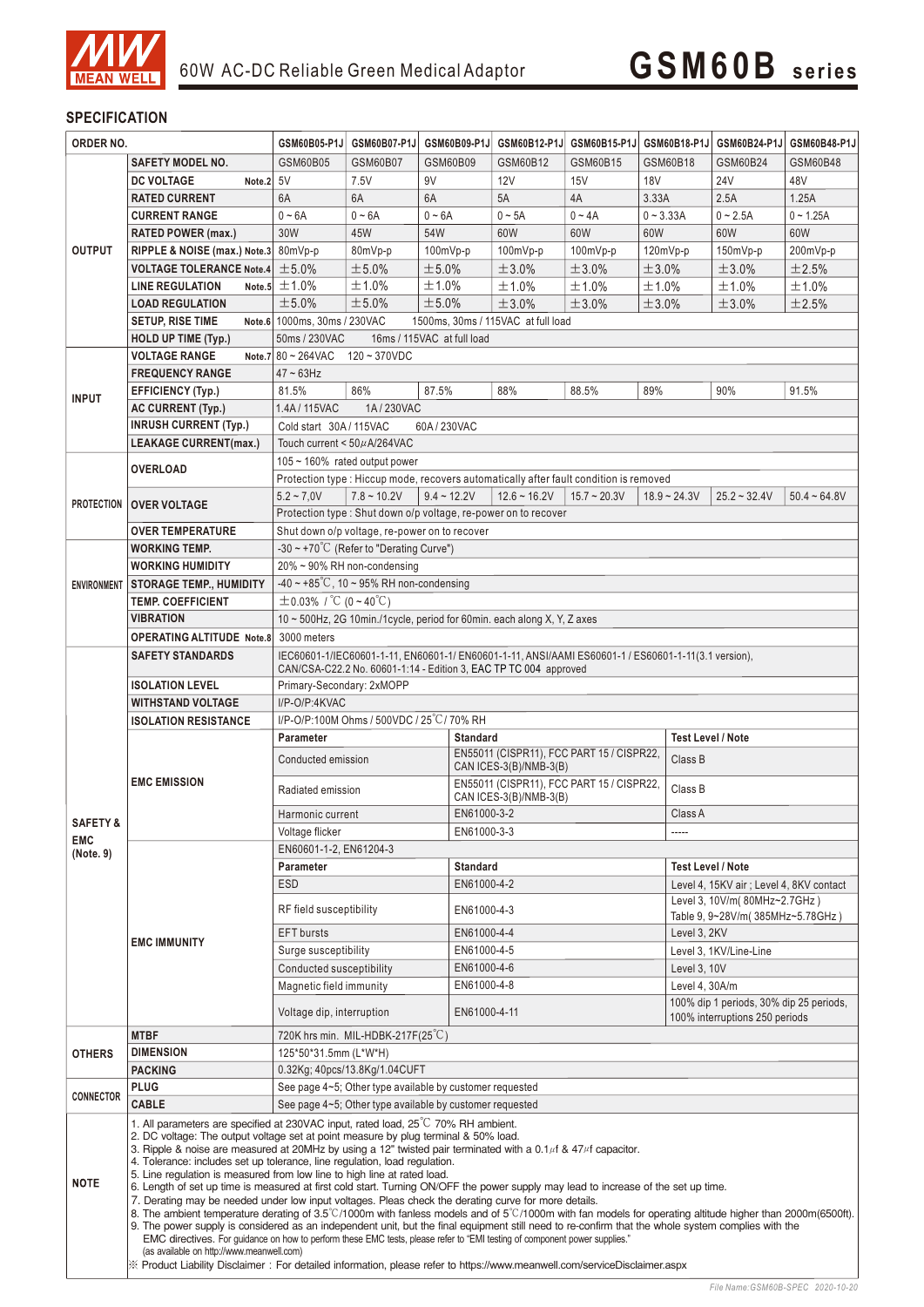

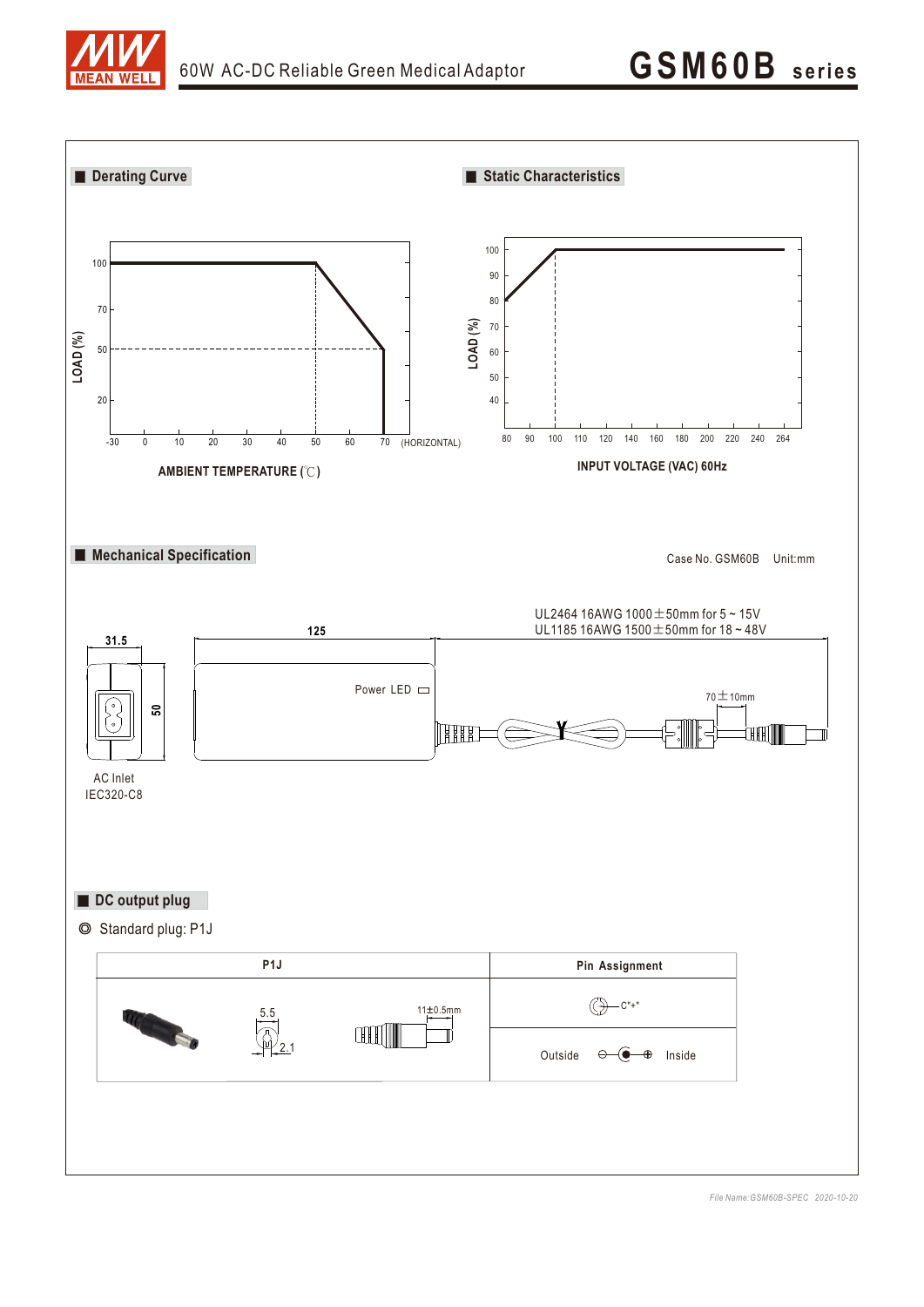

◎ DC plug changeable through:

- (1) Customization of the standard part with an optional DC plug according to the table (MOQ applicable)
- (2) Quick adapter accessory (sold separately without MOQ)

Please refer to below table and online selection guide : https://www.meanwell.com/upload/pdf/DC\_plug.pdf

Example quick adapter accessory:



◎ Optional DC plug: (Available in customized cable or quick adapter)

| <b>Tuning Fork Style</b>                                      | Type No.                           | $\mathsf A$       | B    |                     | $\mathbb C$  | <b>Quick Adapter</b> |                             |  |
|---------------------------------------------------------------|------------------------------------|-------------------|------|---------------------|--------------|----------------------|-----------------------------|--|
|                                                               |                                    | OD                |      | ID                  | $\mathsf{I}$ | Accessory            |                             |  |
|                                                               | С                                  | P11               | 5.5  |                     | 2.1          | 9.5                  |                             |  |
|                                                               | <b>COTHER</b><br>(Straight)        | P <sub>1</sub> L  | 5.5  |                     | 2.5          | 9.5                  |                             |  |
|                                                               |                                    | P <sub>1</sub> M  | 5.5  |                     | 2.5          | 11.0                 | Available                   |  |
| <b>TEST CONTINUES</b><br>$\bigoplus_{\underline{\mathsf{B}}}$ | С<br>(Right-angled)                | P <sub>1</sub> IR | 5.5  |                     | 2.1          | 9.5                  | (Current rating: 7.5A max.) |  |
|                                                               |                                    | P <sub>1</sub> JR | 5.5  |                     | 2.1          | 11.0                 |                             |  |
|                                                               |                                    | P <sub>1</sub> LR | 5.5  |                     | 2.5          | 9.5                  |                             |  |
|                                                               |                                    | P1MR              | 5.5  |                     | 2.5          | 11.0                 |                             |  |
| <b>Barrel Style</b>                                           | Type No.                           | $\mathsf A$       |      | B                   | $\mathsf C$  |                      |                             |  |
|                                                               |                                    |                   | OD   |                     | ID           | L                    |                             |  |
|                                                               | С<br>ŒĦ                            | P2I               | 5.5  |                     | 2.1          | 9.5                  |                             |  |
|                                                               |                                    | P <sub>2</sub> J  | 5.5  |                     | 2.1          | 11.0                 |                             |  |
|                                                               |                                    | P <sub>2L</sub>   | 5.5  |                     | 2.5          | 9.5                  | <b>None</b>                 |  |
|                                                               | (Straight)                         | P <sub>2</sub> M  | 5.5  |                     | 2.5          | 11.0                 |                             |  |
|                                                               | С<br>(Right-angled)                | P <sub>2</sub> IR | 5.5  |                     | 2.1          | 9.5                  |                             |  |
|                                                               |                                    | P <sub>2</sub> JR | 5.5  |                     | 2.1          | 11.0                 |                             |  |
|                                                               |                                    | P <sub>2</sub> LR | 5.5  |                     | 2.5          | 9.5                  |                             |  |
|                                                               |                                    | P2MR              | 5.5  |                     | 2.5          | 11.0                 |                             |  |
|                                                               | Type No.                           | $\mathsf A$<br>B  |      |                     | $\mathsf C$  |                      |                             |  |
|                                                               | Lock Style                         |                   |      | $\mathsf{ID}$<br>OD |              | L                    |                             |  |
|                                                               | <b>Floating Locking</b>            | P2S(S761K)        | 5.53 | 2.03                |              | 12.06                | <b>None</b>                 |  |
|                                                               |                                    | P2K(761K)         | 5.53 |                     | 2.54         | 12.06                |                             |  |
| ΈB                                                            |                                    | P2C(S760K)        | 5.53 |                     | 9.52<br>2.03 |                      |                             |  |
|                                                               | SWITCHCRAFT original or equivalent | P2D(760K)         | 5.53 | 2.54                |              | 9.52                 |                             |  |
|                                                               | Type No.                           | B<br>$\mathsf A$  |      |                     | C            |                      |                             |  |
|                                                               | Min. Pin Style                     |                   |      | ID                  |              | I                    |                             |  |
|                                                               | C.                                 | P <sub>3</sub> A  | 2.35 | 0.7                 |              | 11.0                 | Available                   |  |
|                                                               | ŒH<br>EIAJ equivalent              | P <sub>3</sub> B  | 4.0  |                     | 1.7          | 11.0                 | (Current rating: 5A max.)   |  |
|                                                               |                                    | P <sub>3</sub> C  | 4.75 |                     | 1.7          | 11.0                 |                             |  |
|                                                               |                                    | $\mathsf{A}$      | B    | $\mathsf C$         | D            |                      |                             |  |
| Center Pin Style                                              | Type No.                           | OD                | ID   | L                   | Center Pin   |                      |                             |  |
|                                                               | С                                  | P <sub>4</sub> A  | 5.5  | 3.4                 | 11.0         | 1.0                  | Available                   |  |
|                                                               |                                    | P <sub>4</sub> B  | 6.5  | 4.4                 | 11.0         | 1.4                  | (Current rating: 7.5A max.) |  |
|                                                               | EIAJ equivalent                    | P <sub>4</sub> C  | 7.4  | 5.1                 | 11.0         | 0.6                  |                             |  |
|                                                               |                                    |                   |      |                     |              |                      |                             |  |

*File Name:GSM60B-SPEC 2020-10-20*